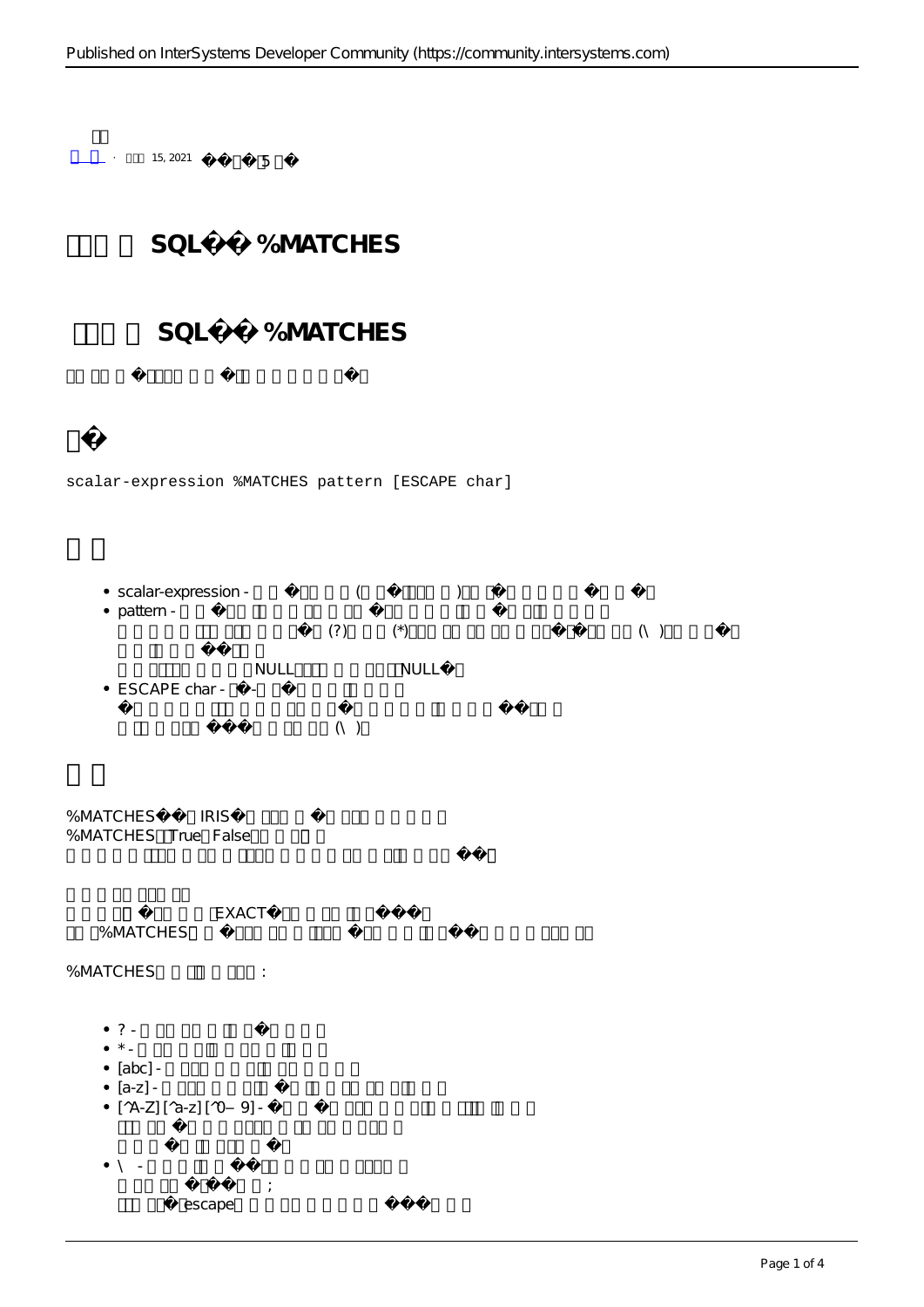```
%MATCHES NOT : item NOT %MATCHES pattern
%MATCHES NOT %MATCHES
 NULL<sub>IS NULL</sub>
    (\wedge \)\wedge ?*'
                           22 \times 2^*\mathbb{R}^n\sum_{l=1}^{\infty}\mathbb{R}^{\times} , \mathbb{R}^{\times}\begin{array}{c|c} \ast \ast & \ast \ast \end{array}%MATCHES Informix SQL
%SelectMode
%MATCHES %SelectMode
                    %SelectMode
ODBC Display
   %EXTERNAL %ODBCOUT
    Display ODBC
       SQL %MATCHES % MATCHES % SelectMode=1 (ODBC)
 41 (1953 4 4 ($HOROLOG 41000) 1955 12 28 ($HOROLOG 41999) :
ClassMethod Matches()
{
    s q1 = "SELECT Name,DOB FROM Sample.Person "
   s q2 = "WHERE DOB %MATCHES '41*'"
    s myquery = q1_q2
    s tStatement = ##class(%SQL.Statement).%New()
    s tStatement.%SelectMode=1
    s qStatus = tStatement.%Prepare(myquery)
    if qStatus'=1 {
        w "%Prepare failed:" 
        d $System.Status.DisplayError(qStatus) 
        q
     }
    s rset = tStatement.%Execute()
    d rset.%Display()
    w !,"End of data"
}
DHC-APP>d ##class(PHA.TEST.SQLCommand).Matches()
Name DOB
Houseman,Martin D. 1955-09-25
Ingrahm,Yan S. 1954-06-15
Smith,Elvis Y. 1955-06-29
Ng,Liza Z. 1955-10-05
Zweifelhofer,Zelda J. 1954-02-19
Zampitello,Josephine Q. 1953-08-14
```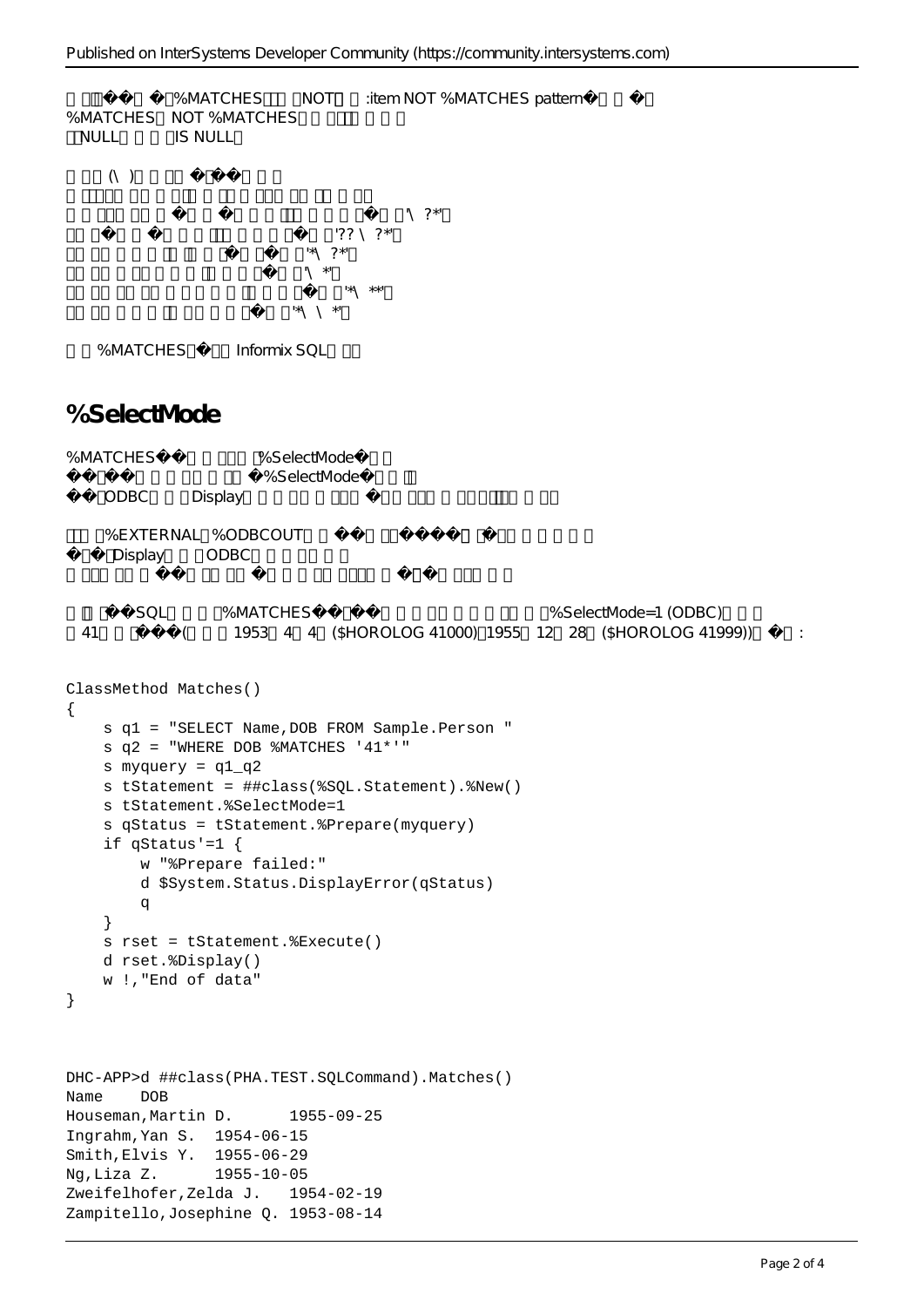```
Hertz,Uma C. 1954-07-25
Davis,Jane E. 1953-07-28
Vanzetti,Alexandra O. 1953-12-29
9 Rows(s) Affected
End of data
     SQL %ODBCOUT
    ODBC %MATCHES
    DOB ODBC 195 (1950 1959)
                    DOB :
ClassMethod Matches1()
{
    s q1 = "SELECT Name,DOB FROM Sample.Person "
    s q2 = "WHERE %ODBCOUT(DOB) %MATCHES '195*'"
    s myquery = q1_q2
    s tStatement = ##class(%SQL.Statement).%New()
    s tStatement.%SelectMode=1
    s qStatus = tStatement.%Prepare(myquery)
    if qStatus'=1 {
        w "%Prepare failed:" 
        d $System.Status.DisplayError(qStatus) 
        q
    }
    s rset = tStatement.%Execute()
    d rset.%Display()
    w !,"End of data"
}
DHC-APP>d ##class(PHA.TEST.SQLCommand).Matches1()
Name DOB
Houseman, Martin D. 1955-09-25
Ingrahm,Yan S. 1954-06-15
Smith,Elvis Y. 1955-06-29
Gore,Alfred M. 1958-09-15
Yoders,Liza U. 1959-06-05
Ng,Liza Z. 1955-10-05
Yeats,Debby G. 1951-12-06
Zweifelhofer,Zelda J. 1954-02-19
Solomon,Emily D. 1953-01-28
Isaacs,Elvis V. 1952-04-05
Pantaleo, Robert U. 1950-03-29
         "A" :
```
SELECT Name FROM Sample.Person WHERE Name %MATCHES 'A\*'

 $"A"$